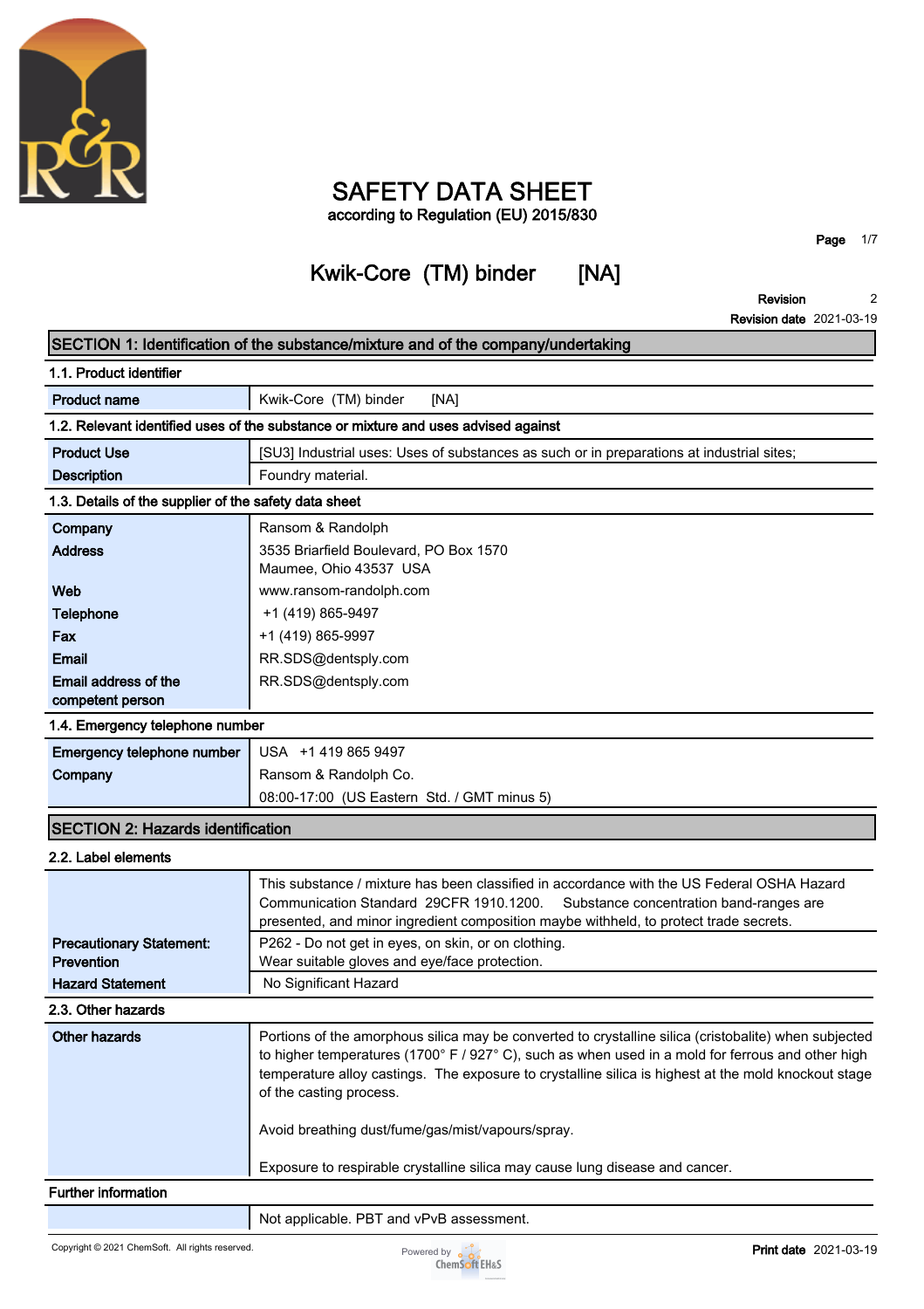**Revision 2**

## **SECTION 3: Composition/information on ingredients**

### **3.2. Mixtures**

# **EC 1272/2008 Chemical Name Index No. CAS No. EC No. REACH Registration Number Conc. (%w/w) Classification silica (amorphous) 7631-86-9 231-545-4 10 - 20% SECTION 4: First aid measures 4.1. Description of first aid measures Inhalation I** Move the exposed person to fresh air. **Eye contact Rinse immediately with plenty of water for 15 minutes holding the eyelids open. Skin contact Wash with soap and water. Ingestion Drink 1 to 2 glasses of water. DO NOT INDUCE VOMITING. 4.2. Most important symptoms and effects, both acute and delayed Inhalation May cause irritation to respiratory system. Eye contact May cause irritation to eyes. Skin contact May cause irritation to skin. Ingestion May cause irritation to mucous membranes. 4.3. Indication of any immediate medical attention and special treatment needed Inhalation Seek medical attention if irritation or symptoms persist. Eye contact Seek medical attention if irritation or symptoms persist. Skin contact Seek** medical attention if irritation or symptoms persist. **Ingestion Seek medical attention if irritation or symptoms persist. SECTION 5: Firefighting measures 5.1. Extinguishing media Use extinguishing media appropriate to the surrounding fire conditions. 5.2. Special hazards arising from the substance or mixture Burning produces irritating, toxic and obnoxious fumes. 5.3. Advice for firefighters Self-contained breathing apparatus. Wear suitable protective clothing. SECTION 6: Accidental release measures 6.1. Personal precautions, protective equipment and emergency procedures Wear suitable protective equipment. 6.2. Environmental precautions Do not allow product to enter drains. 6.3. Methods and material for containment and cleaning up Absorb with inert, absorbent material. Transfer to suitable, labelled container. 6.4. Reference to other sections See section [2, 8 & 13] for further information. SECTION 7: Handling and storage 7.1. Precautions for safe handling Avoid contact with eyes and skin. Ensure adequate ventilation of the working area. Wash hands**

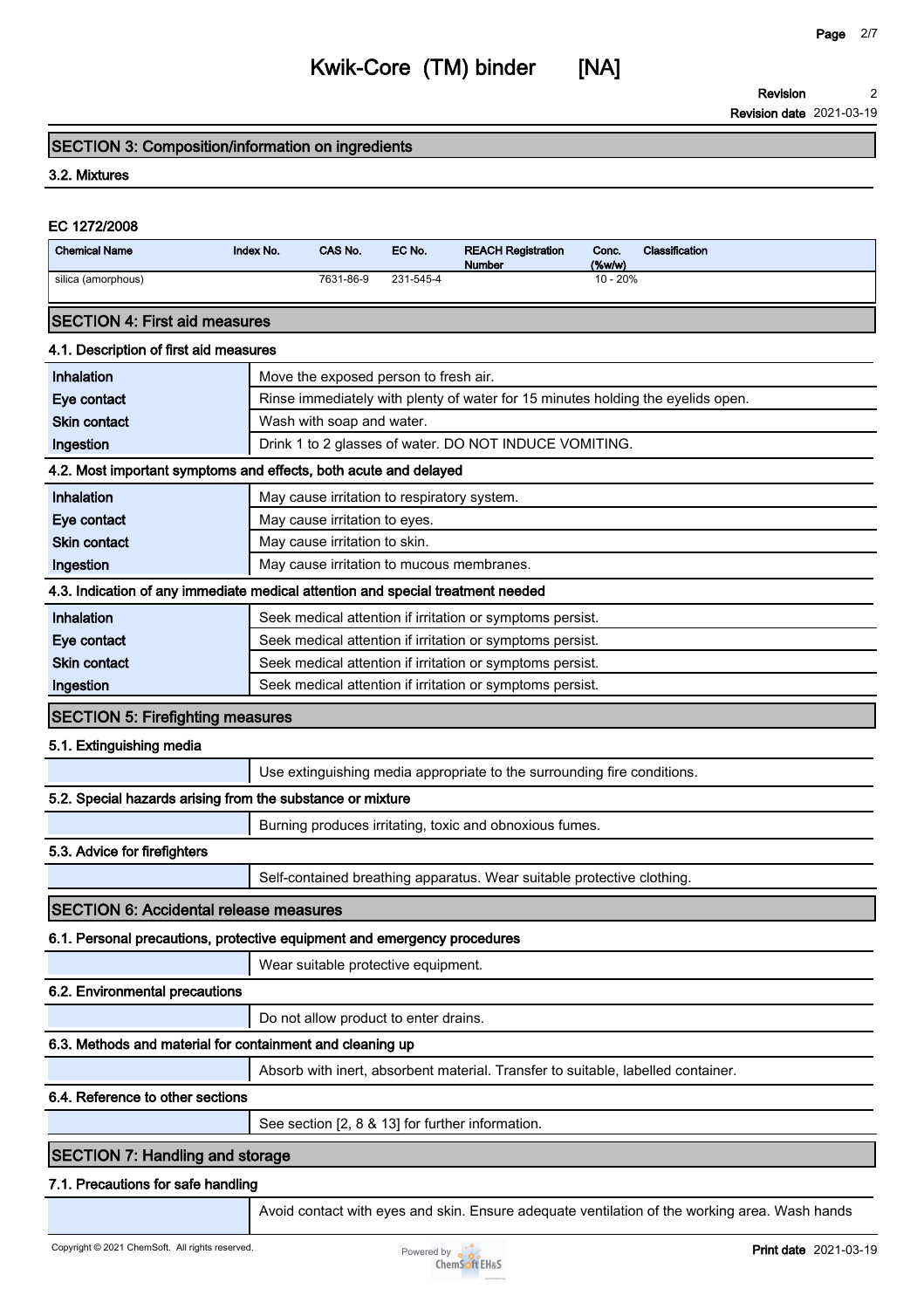# **Kwik-Core (TM) binder [NA]**

**after handling the product.**

**Revision Revision date 2021-03-19 2**

|                                                                                                                  | 7.2. Conditions for safe storage, including any incompatibilities |                                                                                                    |
|------------------------------------------------------------------------------------------------------------------|-------------------------------------------------------------------|----------------------------------------------------------------------------------------------------|
|                                                                                                                  |                                                                   | Do NOT allow to freeze. Keep in a cool, dry, well ventilated area. Keep containers tightly closed. |
| 7.3. Specific end use(s)                                                                                         |                                                                   |                                                                                                    |
|                                                                                                                  | Foundry material.                                                 |                                                                                                    |
| <b>SECTION 8: Exposure controls/personal protection</b>                                                          |                                                                   |                                                                                                    |
| 8.1. Control parameters                                                                                          |                                                                   |                                                                                                    |
|                                                                                                                  |                                                                   |                                                                                                    |
|                                                                                                                  | (respirable fraction).                                            | exposure limits - Silica, vitreous (fused, amorphous) 80 mg/m3 / (% Silica), TWA PEL               |
| 8.1.1. Exposure Limit Values                                                                                     |                                                                   |                                                                                                    |
| Kwik-Core (TM) binder<br>[NA]<br>(Matrixsol(TM) 30 colloidal silica)                                             | WEL 8-hr limit ppm:                                               | WEL 8-hr limit mg/m3: 2.1                                                                          |
|                                                                                                                  | WEL 15 min limit ppm:                                             | WEL 15 min limit mg/m3:                                                                            |
|                                                                                                                  | WEL 8-hr limit mg/m3 total -                                      | WEL 15 min limit mg/m3 total -<br>inhalable dust:                                                  |
|                                                                                                                  | inhalable dust:<br>WEL 8-hr limit mg/m3 total -                   | WEL 15 min limit mg/m3 total -                                                                     |
|                                                                                                                  | respirable dust:                                                  | respirable dust:                                                                                   |
|                                                                                                                  |                                                                   |                                                                                                    |
| 8.2. Exposure controls                                                                                           |                                                                   |                                                                                                    |
|                                                                                                                  |                                                                   |                                                                                                    |
| 8.2.1. Appropriate engineering<br>controls                                                                       | Ensure adequate ventilation of the working area.                  |                                                                                                    |
| 8.2.2. Individual protection<br>measures                                                                         | Apron (Plastic or rubber).                                        |                                                                                                    |
| Eye / face protection                                                                                            | In case of splashing, wear:. Approved safety goggles.             |                                                                                                    |
| Skin protection -<br>Handprotection                                                                              | Wear suitable gloves.                                             |                                                                                                    |
| <b>Respiratory protection</b>                                                                                    | Suitable respiratory equipment.                                   |                                                                                                    |
|                                                                                                                  |                                                                   |                                                                                                    |
|                                                                                                                  |                                                                   |                                                                                                    |
| <b>SECTION 9: Physical and chemical properties</b><br>9.1. Information on basic physical and chemical properties |                                                                   |                                                                                                    |

**7.1. Precautions for safe handling**

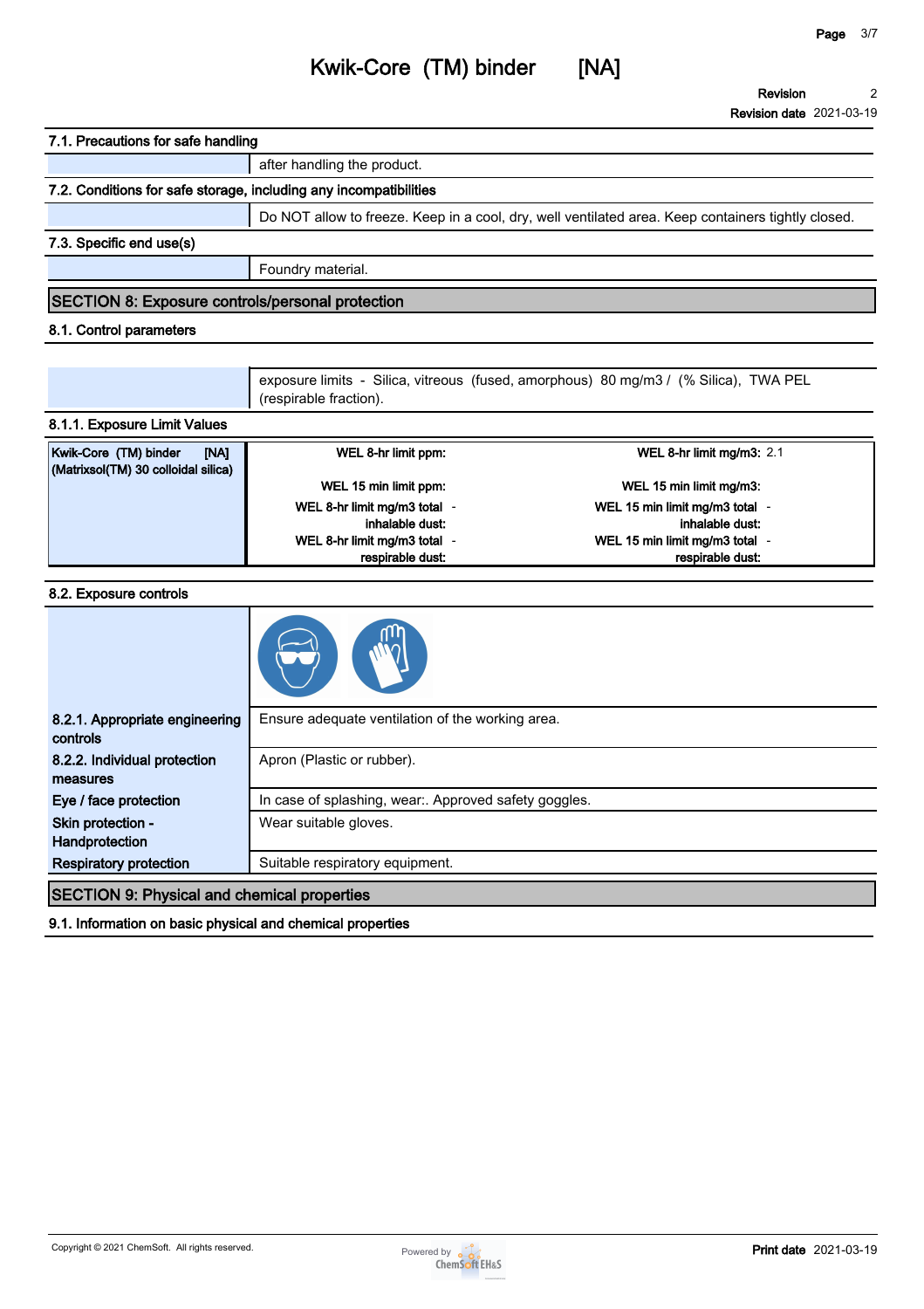**Revision Revision date 2021-03-19 2**

#### **9.1. Information on basic physical and chemical properties**

| Appearance   Liquid                         |                                          |
|---------------------------------------------|------------------------------------------|
| Colour   Clear                              |                                          |
| Odour Slight                                |                                          |
|                                             | $pH$ 10.2                                |
|                                             | Melting point Not applicable.            |
| Freezing Point $\approx 0^{\circ}$ C        |                                          |
| Initial boiling point $\approx 100$ °C      |                                          |
|                                             | Evaporation rate   No data available     |
| Flammability (solid, gas) Not applicable.   |                                          |
|                                             | Vapour pressure   No data available      |
|                                             | Vapour density No data available         |
|                                             | Relative density 1.2 (H2O = 1 $@$ 20 °C) |
|                                             | Fat Solubility Not applicable.           |
| Miscible in water                           |                                          |
| Partition coefficient Not applicable.       |                                          |
| Autoignition temperature   Not applicable.  |                                          |
|                                             | Viscosity   No data available            |
| <b>Explosive properties</b> Not applicable. |                                          |
| Oxidising properties Not applicable.        |                                          |
|                                             | <b>Solubility</b> Miscible in water      |

#### **9.2. Other information**

|                                 | <b>Conductivity</b> No data available |
|---------------------------------|---------------------------------------|
|                                 | Surface tension No data available     |
| Benzene Content Not applicable. |                                       |
|                                 | Lead content Not applicable.          |
|                                 |                                       |

## **SECTION 10: Stability and reactivity**

**10.1. Reactivity**

|                                              | Not applicable.                                                   |
|----------------------------------------------|-------------------------------------------------------------------|
| 10.2. Chemical stability                     |                                                                   |
|                                              | Stable under normal conditions.                                   |
| 10.3. Possibility of hazardous reactions     |                                                                   |
|                                              | No Significant Hazard.                                            |
| 10.4. Conditions to avoid                    |                                                                   |
|                                              | Direct sunlight. Do NOT allow to freeze.                          |
| 10.5. Incompatible materials                 |                                                                   |
|                                              | Sodium chloride.                                                  |
| 10.6. Hazardous decomposition products       |                                                                   |
|                                              | None.                                                             |
| <b>SECTION 11: Toxicological information</b> |                                                                   |
| 11.1. Information on toxicological effects   |                                                                   |
| <b>Acute toxicity</b>                        | Based on available data, the classification criteria are not met. |
| Skin corrosion/irritation                    | May cause irritation to skin.                                     |
| Serious eye damage/irritation                | May cause irritation to eyes.                                     |
| Respiratory or skin                          | Based on available data, the classification criteria are not met. |

**Respiratory or skin sensitisation**

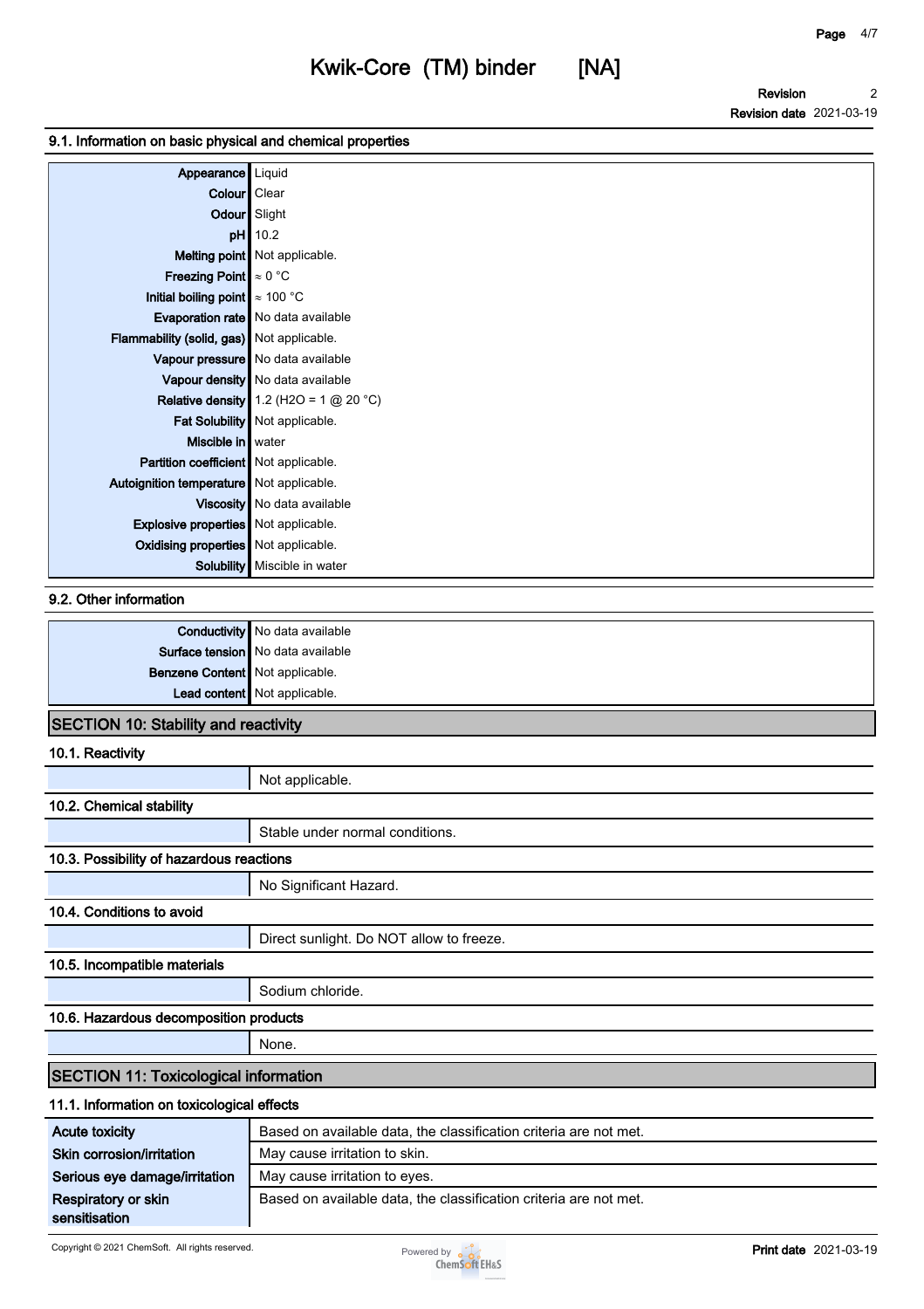**Revision Revision date 2021-03-19 2**

| 11.1. Information on toxicological effects                                                                                                                                                     |                                                                                                                                        |
|------------------------------------------------------------------------------------------------------------------------------------------------------------------------------------------------|----------------------------------------------------------------------------------------------------------------------------------------|
| Germ cell mutagenicity                                                                                                                                                                         | Based on available data, the classification criteria are not met.                                                                      |
| Carcinogenicity                                                                                                                                                                                | Based on available data, the classification criteria are not met.                                                                      |
| Reproductive toxicity                                                                                                                                                                          | Based on available data, the classification criteria are not met.<br>Based on available data, the classification criteria are not met. |
| <b>STOT-single exposure</b>                                                                                                                                                                    |                                                                                                                                        |
| STOT-repeated exposure<br><b>Aspiration hazard</b>                                                                                                                                             | Based on available data, the classification criteria are not met.<br>Based on available data, the classification criteria are not met. |
| Repeated or prolonged                                                                                                                                                                          | May cause irritation to skin.                                                                                                          |
| exposure                                                                                                                                                                                       |                                                                                                                                        |
| 11.1.4. Toxicological Information                                                                                                                                                              |                                                                                                                                        |
| Kwik-Core (TM) binder<br>[NA]                                                                                                                                                                  | Oral Rat LD50: >15 g/kg                                                                                                                |
| <b>SECTION 12: Ecological information</b>                                                                                                                                                      |                                                                                                                                        |
| 12.1. Toxicity                                                                                                                                                                                 |                                                                                                                                        |
|                                                                                                                                                                                                |                                                                                                                                        |
| Kwik-Core (TM) binder<br>[NA]                                                                                                                                                                  | Daphnia EC50/48h: 7600.000 mg/l<br>Green Algae EC50/48h: 440                                                                           |
|                                                                                                                                                                                                | Brachydanio Rerio LC50/96h: >5000                                                                                                      |
| 12.2. Persistence and degradability                                                                                                                                                            |                                                                                                                                        |
|                                                                                                                                                                                                | No data is available on this product.                                                                                                  |
| 12.3. Bioaccumulative potential                                                                                                                                                                |                                                                                                                                        |
|                                                                                                                                                                                                |                                                                                                                                        |
|                                                                                                                                                                                                | Does not bioaccumulate.                                                                                                                |
| <b>Partition coefficient</b>                                                                                                                                                                   |                                                                                                                                        |
|                                                                                                                                                                                                | Kwik-Core (TM) binder<br>[NA] Not applicable.                                                                                          |
|                                                                                                                                                                                                |                                                                                                                                        |
| 12.4. Mobility in soil                                                                                                                                                                         |                                                                                                                                        |
|                                                                                                                                                                                                | No data is available on this product.                                                                                                  |
| 12.5. Results of PBT and vPvB assessment                                                                                                                                                       |                                                                                                                                        |
|                                                                                                                                                                                                | Not applicable.                                                                                                                        |
| 12.6. Other adverse effects                                                                                                                                                                    |                                                                                                                                        |
|                                                                                                                                                                                                |                                                                                                                                        |
|                                                                                                                                                                                                |                                                                                                                                        |
|                                                                                                                                                                                                | Not applicable.                                                                                                                        |
|                                                                                                                                                                                                |                                                                                                                                        |
|                                                                                                                                                                                                |                                                                                                                                        |
|                                                                                                                                                                                                | Dispose of in compliance with all. local and national regulations.                                                                     |
|                                                                                                                                                                                                |                                                                                                                                        |
|                                                                                                                                                                                                | Contact a licensed waste disposal company.                                                                                             |
|                                                                                                                                                                                                |                                                                                                                                        |
|                                                                                                                                                                                                |                                                                                                                                        |
|                                                                                                                                                                                                | Do NOT reuse empty containers. Empty containers can be sent for disposal or recycling.                                                 |
|                                                                                                                                                                                                |                                                                                                                                        |
| <b>SECTION 13: Disposal considerations</b><br>13.1. Waste treatment methods<br><b>Disposal methods</b><br>Disposal of packaging<br><b>SECTION 14: Transport information</b><br>14.1. UN number |                                                                                                                                        |
|                                                                                                                                                                                                | The product is not classified as dangerous for carriage.                                                                               |
| 14.2. UN proper shipping name                                                                                                                                                                  |                                                                                                                                        |
|                                                                                                                                                                                                | The product is not classified as dangerous for carriage.                                                                               |

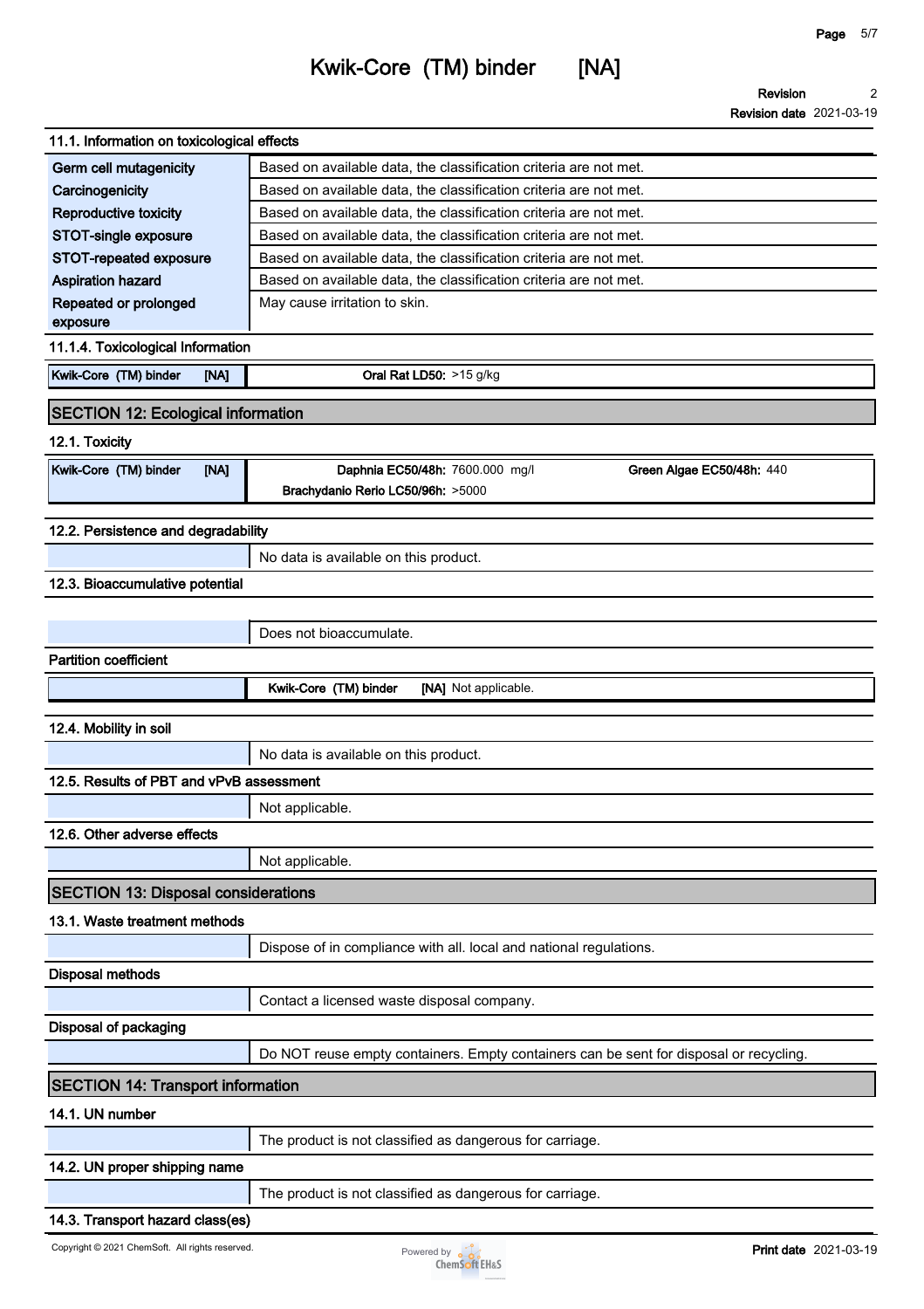| 14.3. Transport hazard class(es)          |                                                                                                                                                                                                                                                                       |  |
|-------------------------------------------|-----------------------------------------------------------------------------------------------------------------------------------------------------------------------------------------------------------------------------------------------------------------------|--|
|                                           | The product is not classified as dangerous for carriage.                                                                                                                                                                                                              |  |
| 14.4. Packing group                       |                                                                                                                                                                                                                                                                       |  |
|                                           | The product is not classified as dangerous for carriage.                                                                                                                                                                                                              |  |
| 14.5. Environmental hazards               |                                                                                                                                                                                                                                                                       |  |
|                                           | The product is not classified as dangerous for carriage.                                                                                                                                                                                                              |  |
|                                           | 14.6. Special precautions for user                                                                                                                                                                                                                                    |  |
|                                           | The product is not classified as dangerous for carriage.                                                                                                                                                                                                              |  |
|                                           | 14.7. Transport in bulk according to Annex II of MARPOL 73/78 and the IBC Code                                                                                                                                                                                        |  |
|                                           | The product is not classified as dangerous for carriage.                                                                                                                                                                                                              |  |
| <b>Further information</b>                |                                                                                                                                                                                                                                                                       |  |
|                                           | The product is not classified as dangerous for carriage.                                                                                                                                                                                                              |  |
| <b>SECTION 15: Regulatory information</b> |                                                                                                                                                                                                                                                                       |  |
|                                           | 15.1. Safety, health and environmental regulations/legislation specific for the substance or mixture                                                                                                                                                                  |  |
| <b>Regulations</b>                        | U.S. FEDERAL REGULATIONS: Kwik-Core binder. CERCLA 103 Reportable Quantity: is not<br>subject to CERCLA reporting requirements. Many states have more stringent release reporting<br>requirements. Report spills required under federal, state and local regulations. |  |

**SARA TITLE III: Hazard Category For Section 311/312: None**

**Section 313 Toxic Chemicals: This product contains the following chemicals subject to Annual Release Reporting Requirements Under SARA Title III, Section 313 (40 CFR 372): None**

**Section 302 Extremely Hazardous Substances (TPQ): None**

**EPA Toxic Substances Control Act (TSCA) Status: All of the components of this product are listed on the TSCA inventory.**

**INTERNATIONAL REGULATIONS:**

**Canadian WHMIS Classification: Not a controlled product.**

**Canadian Environmental Protection Act: All of the components in this product are listed on the Domestic Substances List (DSL).**

#### **15.2. Chemical safety assessment**

**No data is available on this product.**

## **SECTION 16: Other information**

#### **Other information**

| IARC and SCOEL publications<br>In 1997, IARC (the International Agency for Research on Cancer) concluded that crystalline silica<br>inhaled from occupational sources can cause lung cancer in humans. However it pointed out that<br>not all industrial circumstances, nor all crystalline silica types, were to be incriminated. (IARC<br>Monographs on the evaluation of the carcinogenic risks of chemicals to humans, Silica, silicates<br>dust and organic fibres, 1997, Vol. 68, IARC, Lyon, France.) |
|--------------------------------------------------------------------------------------------------------------------------------------------------------------------------------------------------------------------------------------------------------------------------------------------------------------------------------------------------------------------------------------------------------------------------------------------------------------------------------------------------------------|
| In June 2003, SCOEL (the EU Scientific Committee on Occupational Exposure Limits) concluded<br>that the main effect in humans of the inhalation of respirable crystalline silica dust is silicosis.<br>"There is sufficient information to conclude that the relative risk of lung cancer is increased in<br>persons with silicosis (and, apparently, not in employees without silicosis exposed to silica dust in                                                                                           |